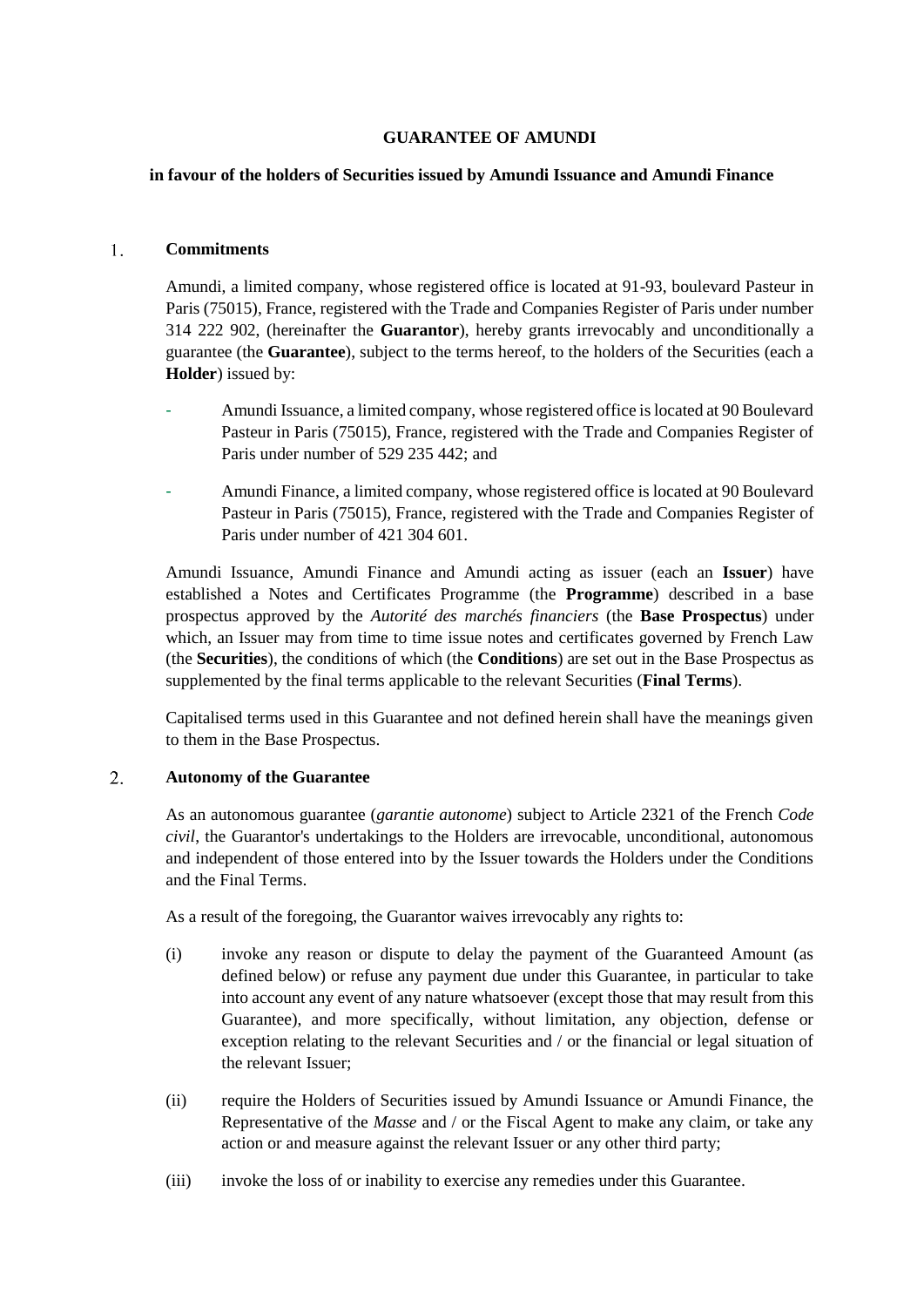The Guarantee does not affect, but is in addition to, any other rights, actions or guarantees of the Holders.

#### $\overline{3}$ . **Guaranteed Amounts**

The Guarantor hereby undertakes to pay to each Holder, in consideration of all principal and interest (hereinafter the **Guaranteed Amounts**) due by the relevant Issuer under the relevant Securities, in the event of non-payment by the relevant Issuer for any reason on the date specified for such payment.

#### $\overline{4}$ . **Enforcement of the Guarantee**

Any request for payment shall be made in writing addressed to the Guarantor (with a copy to the Fiscal Agent) on the basis of the request for payment template annexed hereto, which will be the only document required for the enforcement of the Guarantee, the Guarantor not being able to challenge the content or contest the occurrence of the circumstances which led to the sending of such notification.

Requests for payment shall only be issued by the Representative of the *Masse* acting at the request of any Holder of Securities issued by Amundi Issuance or Amundi Finance or, in the absence of *Masse*, by any Holder of Securities issued by Amundi Issuance or Amundi Finance, in one or several times, within the limit of Guaranteed Amounts.

Any payments made under the Guarantee by the Guarantor will be deducted from Guaranteed Amounts.

Payments from the Guarantor under the Guarantee will only be made:

- (i) to the Fiscal Agent, acting for and on behalf of the relevant Holders in accordance with the Conditions of the Securities and the Final Terms, in the currency in which such payment is due no later than ten (10) Business Days after the date the request for payment is received by the Guarantor. The Fiscal Agent shall be personally responsible for the distribution of funds between the Holders of Securities issued by Amundi Issuance or Amundi Finance;
- (ii) free and clear of and without withholding or deduction for or on account of any tax, duty, assessment and governmental charge of any nature present or future to be imposed, levied or collected by or on behalf of any French tax authority; and
- (iii) without any set-off against amounts owed by any Holder of Securities issued by Amundi Issuance or Amundi Finance to the Guarantor under other commitments or under other arrangements with the exception of any legal or judicial set-off.

Any payment of the Guaranteed Amount to the Fiscal Agent shall constitute a complete discharge of the Guarantor's obligations under the Guarantee.

In this Guarantee, **Business Day** means a day other than a Saturday or Sunday, on which banks are open in Paris.

#### $5<sub>1</sub>$ **Period of Guarantee**

The Guarantee is effective on the date hereof. It will remain valid and in full effect so long as any amounts remain outstanding, or any obligation remains unperformed, under the Securities issued by Amundi Issuance or Amundi Finance.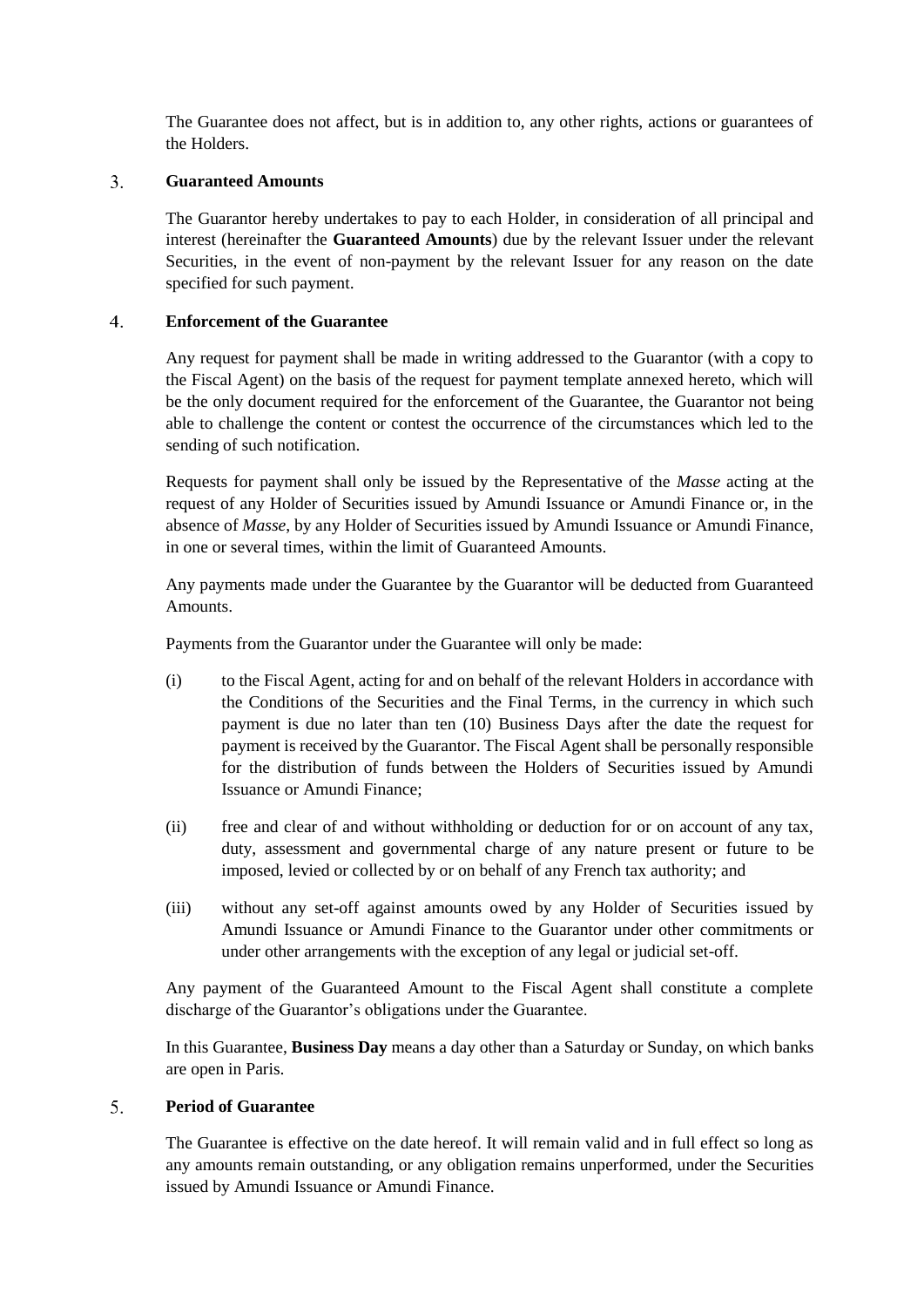#### 6. **Power to Execute**

The Guarantor hereby warrants, represents and covenants to each Holder of Securities issued by Amundi Issuance or Amundi Finance that it has all corporate power, and has taken all necessary corporate or other steps, to enable it to execute, deliver and perform this Guarantee, and that this Guarantee constitutes a legal, valid and binding obligation of the Guarantor in accordance with its terms, subject to any obligations mandatorily preferred by law.

#### $7<sup>7</sup>$ **Scope of the Guarantee**

# **7.1** Recipients

The Guarantee benefits to Holders of Securities issued by Amundi Issuance or Amundi Finance and their successors.

**7.2** Guarantee of payment

The Guarantee is simply an obligation to pay.

**7.3** Nature of the Guarantor's obligations

The obligations of the Guarantor shall remain in full effect:

- (i) in the case of the change of the legal form of the relevant Issuer or the Guarantor, or merger or demerger, contribution of assets or any other event having characteristics or similar effects, affecting them;
- (ii) if the case of a modification or removal of links and relationships of law or fact between the Guarantor and the relevant Issuer.

#### 8. **Status**

The obligations of the Guarantor are direct, unconditional and senior preferred (within the meaning of Article L.613-30-3–I-3° of the French *Code monétaire et financier*) obligations of the Guarantor. The obligations of the Guarantor under the Guarantee will (subject to the mandatory provisions of French law) rank *pari passu* among themselves and *pari passu* with all other direct, unconditional and senior preferred and unsecured obligations, both present and future (with the exception of preferred obligations under law) of the Guarantor.

#### 9. **Changes**

The terms hereof shall not be modified, and any of the conditions specified in this Guarantee cannot be waived, except in writing signed by all the Holders of Securities issued by Amundi Issuance or Amundi Finance or the Representative of the *Masse* acting on behalf of the relevant Holders and the Guarantor.

#### $10<sub>1</sub>$ **Applicable Law – Jurisdiction**

Any notice, request or communication to be made, and / or any document to be issued pursuant to this Guarantee will be made and delivered to the Guarantor by registered letter with acknowledgement of receipt to the following address: